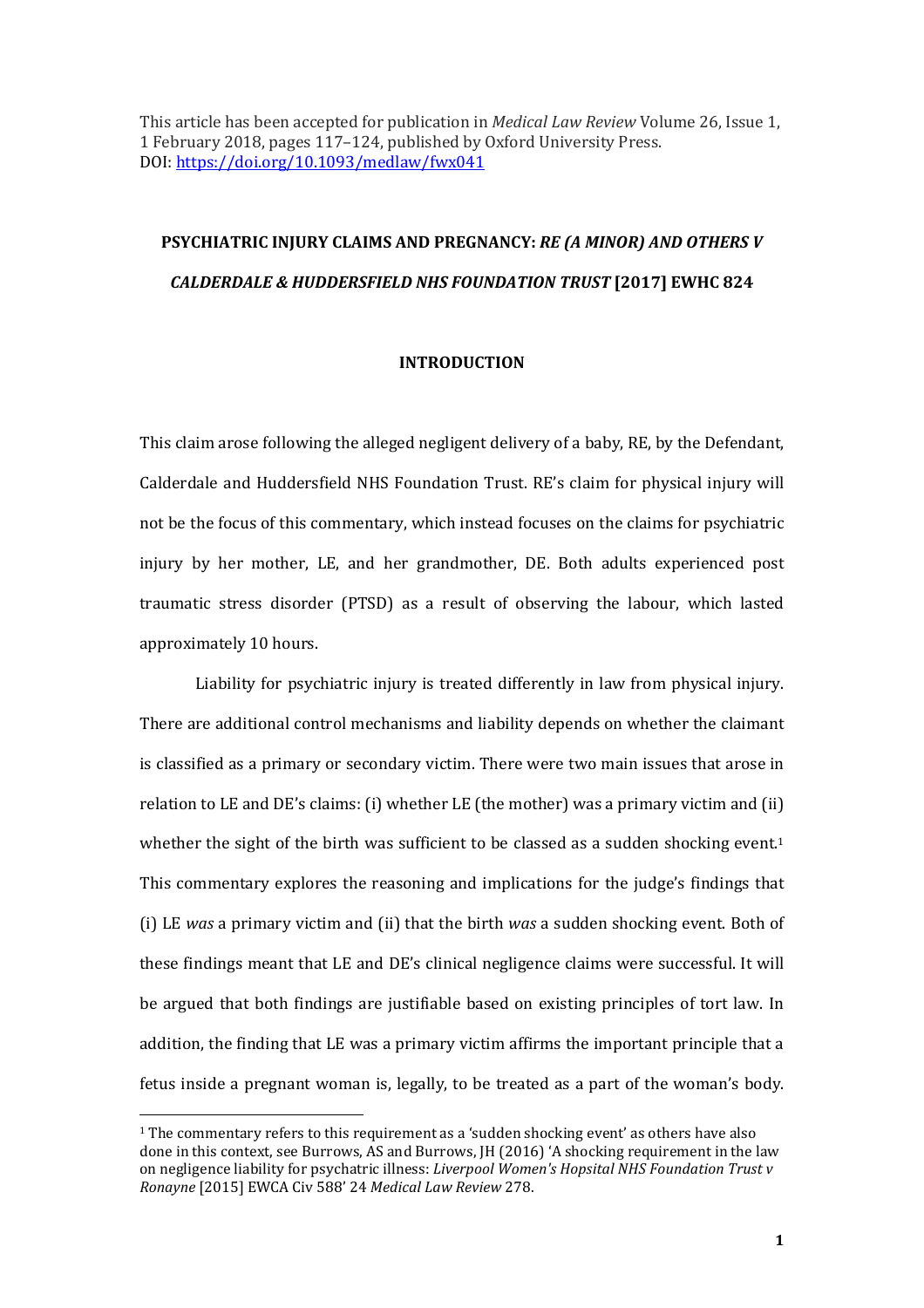The principled implications of a different finding would have been concerning and potentially wide-ranging. However, beyond that, the implications of the judgment do raise some concerns. In particular, the fact that birth can constitute a shocking event arguably challenges the work done to normalise pregnancy and childbirth and relatedly to de-medicalise it.2 Secondly, the possibility of an expansion in claims resulting from any loosening of the *Alcock* criteria requires careful analysis. It will be considered that the court, in reaching this decision, failed to take into account the implications of widening recovery, particularly for healthcare professionals, and resource pressures on the NHS. These two challenges will be explored following a consideration of the facts of the case and the legal principles that applied to it.

## **THE FACTS**

The case concerned a clinical negligence claim which arose out of an alleged negligent delivery at a midwifery led unit run by the Defendant Trust. The baby suffered an acute profound hypoxic ischaemic insult immediately prior to delivery, which was found to be the result of a negligent delay. The difficulties in the baby's birth partly arose as she was expected to be macrosomic (being over a birth weight of 4.5kg). It was found that she probably suffered from shoulder dystocia during the course of delivery. The Claimants alleged that the Trust failed to anticipate the risk of shoulder dystocia, given that the baby was known to be large, and when that risk materialised they fell below the expected standard of care in dealing with it. Mr Justice Goss held that, in summary, there were negligent failures to: recognise the possibility of shoulder dystocia, diagnose the potential shoulder dystocia and, at that point of potential diagnosis, summon help immediately. The failure by the midwife to summon assistance was found to be negligent, as was the fact that she prevented the obstetrician from entering the room for

<sup>&</sup>lt;sup>2</sup> See for example the discussion in Ebtehaj, F, Herring, J, Johnson, MH and Richards, M (eds), *Birth Rites and Rights* (Hart 2011).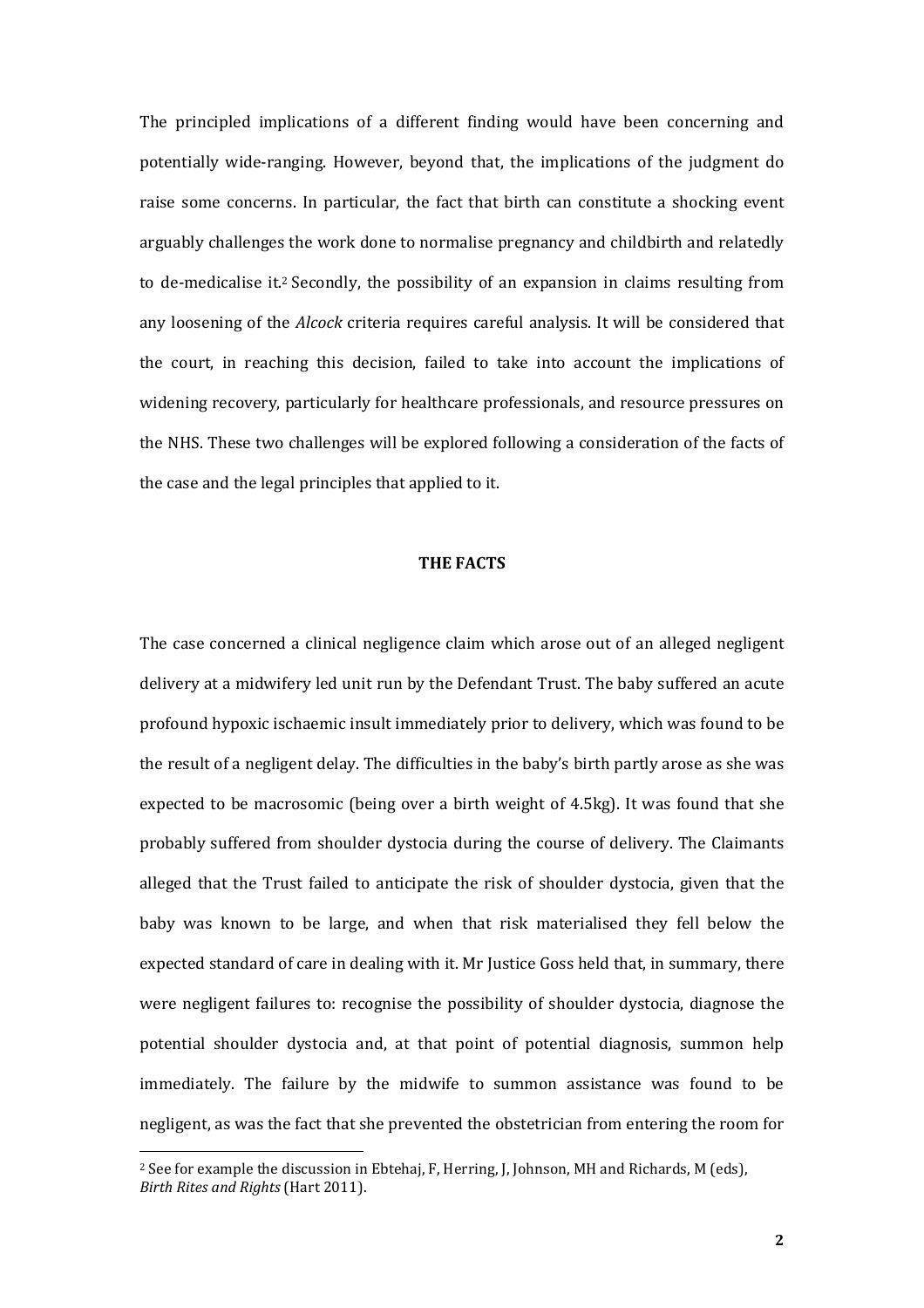one minute when he did arrive. It was held that, as a result of these actions, there was a negligent delay in delivery of 11 minutes, which, if avoided, would have ensured RE avoided all damage.

In relation to the claim for psychiatric injury resulting from the negligence outlined above, LE and DE described seeing a 'lifeless' body and that RE's head was 'purple and swollen'.3 LE thought her baby was dead and it was held by the judge that LE's PTSD was caused by 'the birth of a flat, apnoeic baby'.<sup>4</sup> Similarly, DE's claim was successful on the basis that she had observed the events of the birth and they were 'sufficiently sudden, shocking and objectively horrifying'.<sup>5</sup>

# **PSYCHIATRIC INJURY CLAIMS IN THE CLINICAL NEGLIGENCE CONTEXT**

The law on recovery for psychiatric injury is different depending on whether a person is deemed to be a primary or a secondary victim. Both potential classes of claimant need to show that they have a recognised psychiatric illness, which in this case was satisfied as both claimants had PTSD. Primary victims need to prove that they were in the zone of physical danger.6 This means that they only need to show that physical injury was foreseeable, *not* psychiatric injury. Therefore LE, being an active participant in the labour, and suffering the psychiatric injury as a result of events that occurred when RE was still partially inside her, was deemed to be a primary victim.

Consistency with existing principles of law required that LE be found to be a primary victim. Legally, a fetus is not a recognised person until birth.7 This is the case for claims brought by a child injured *in utero* as their claim only crystallizes at the point

<sup>&</sup>lt;sup>3</sup> *RE (a minor) and others v Calderdale & Huddersfield NHS Foundation Trust* [2017] EWHC 824 para. 42.

 $4$  Ibid para. 46.

<sup>5</sup> Ibid para. 48.

<sup>6</sup> *Page v Smith* [1996] 1 AC 155.

<sup>7</sup> *Paton v BPAS* [1979] QB 276.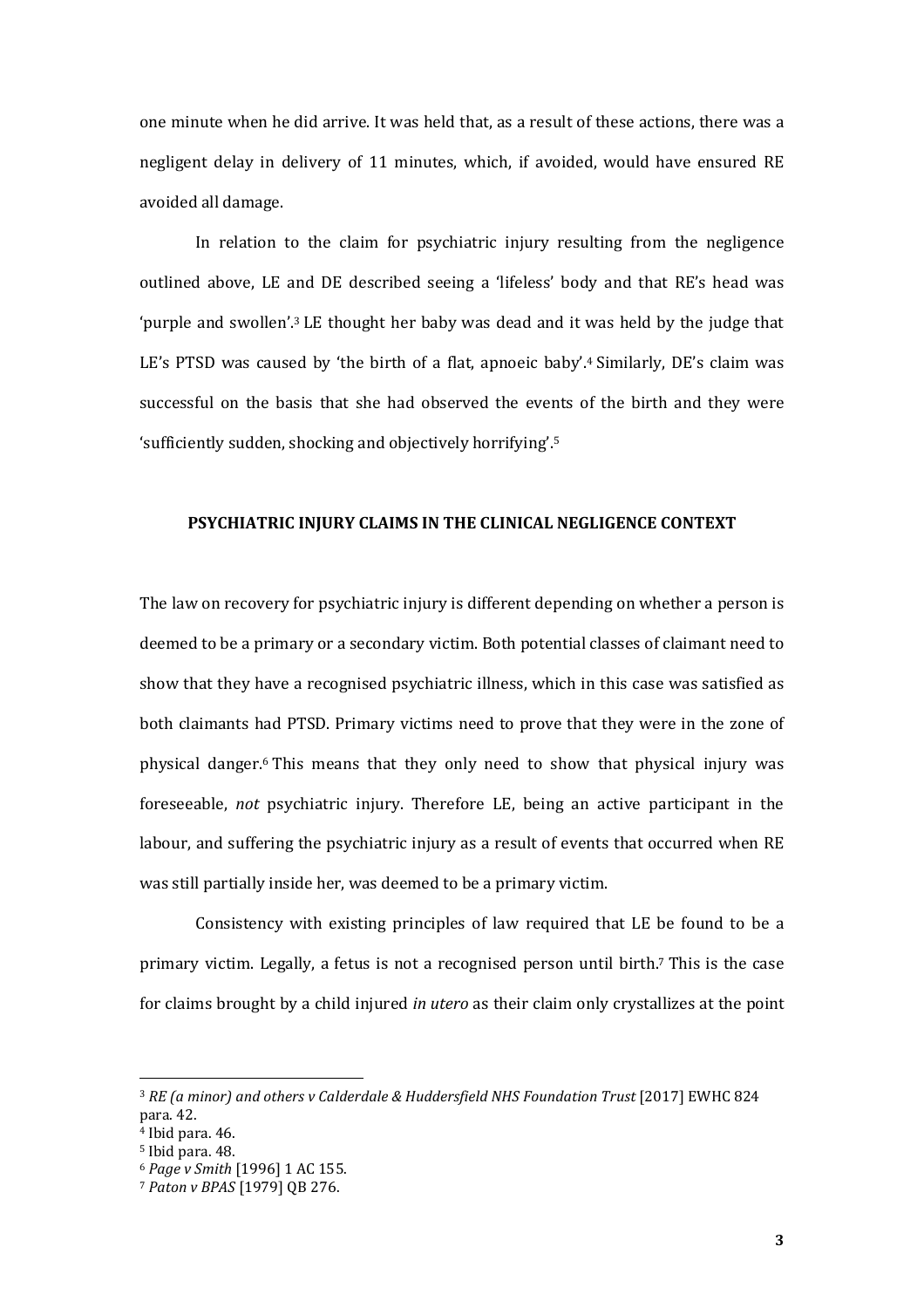of birth.8 Therefore it would be inconsistent not to recognise a mother's ability to claim for an experience that took place before birth. In fact, it would appear nonsensical to argue that because RE's head was partially outside of LE's body that somehow this changed the legal position. Furthermore, in a practical sense LE was in the zone of physical danger, which she could not leave. Whilst childbirth in the UK is generally safe, it remains a potentially dangerous experience depending on various risk factors.<sup>9</sup> Despite concerns about the impact this could have on expanding liability, some of which are identified later, it would have been inconsistent to have found any other way on this issue. In the context of pregnancy, the law must hold a firm line in protecting a pregnant woman's bodily autonomy and confirming this in the clearest possible terms in this case was the right thing to do.<sup>10</sup>

In contrast, there are additional control mechanisms for secondary victims, as outlined in *Alcock v Chief Constable of South Yorkshire*. <sup>11</sup> That case arose out of the Hillsborough disaster and was brought by friends and relatives of those who were crushed in the stadium. In summary, their unsuccessful claim for psychiatric injury was based on viewing their loved ones being crushed at the stadium (or its aftermath) through various forms of media or in person from other areas of the stadium. *Alcock* established three additional proximity criteria that secondary victims would have to satisfy to be able to recover for psychiatric injury: proximity of relationship, proximity of time and space, proximity of perception. None of these three criteria were at issue in

 $\overline{a}$ 

<sup>9</sup> In the UK the maternal mortality rate is low at 9 deaths per 100,000 live births, see World Health Organization, 'Maternal mortality ratio (modeled estimate, per 100,000 live births)' <http://data.worldbank.org/indicator/SH.STA.MMRT?locations=GB> accessed 1 June 2017. However, there are other injuries associated with childbirth and specifically shoulder dystocia which occurred in this case, see Gurol-Urganci, I, Cromwell, DA, Edozien, LC, Mahmood, TA, Adams, EJ, Richmond, DH, Templeton, A and van der Meulen, JH (2013) 'Third- and fourth-degree perineal tears among primiparous women in England between 2000 and 2012: time trends and risk factors' 120 *BJOG: An International Journal of Obstetrics & Gynaecology* 1516. <sup>10</sup> Notwithstanding that in many instances the law has not always fully protected a pregnant woman's autonomy in this way, particularly in relation to women who are found to lack the capacity to make decisions, for a further discussion see Halliday, S, *Autonomy and Pregnancy: A Comparative Analysis of Compelled Obstetric Intervention* (Routledge 2016). 11 [1992] 1 AC 310.

<sup>8</sup> *Burton v Islington Health Authority; De Martell v Merton and Sutton Health Authority* [1993] QB 204.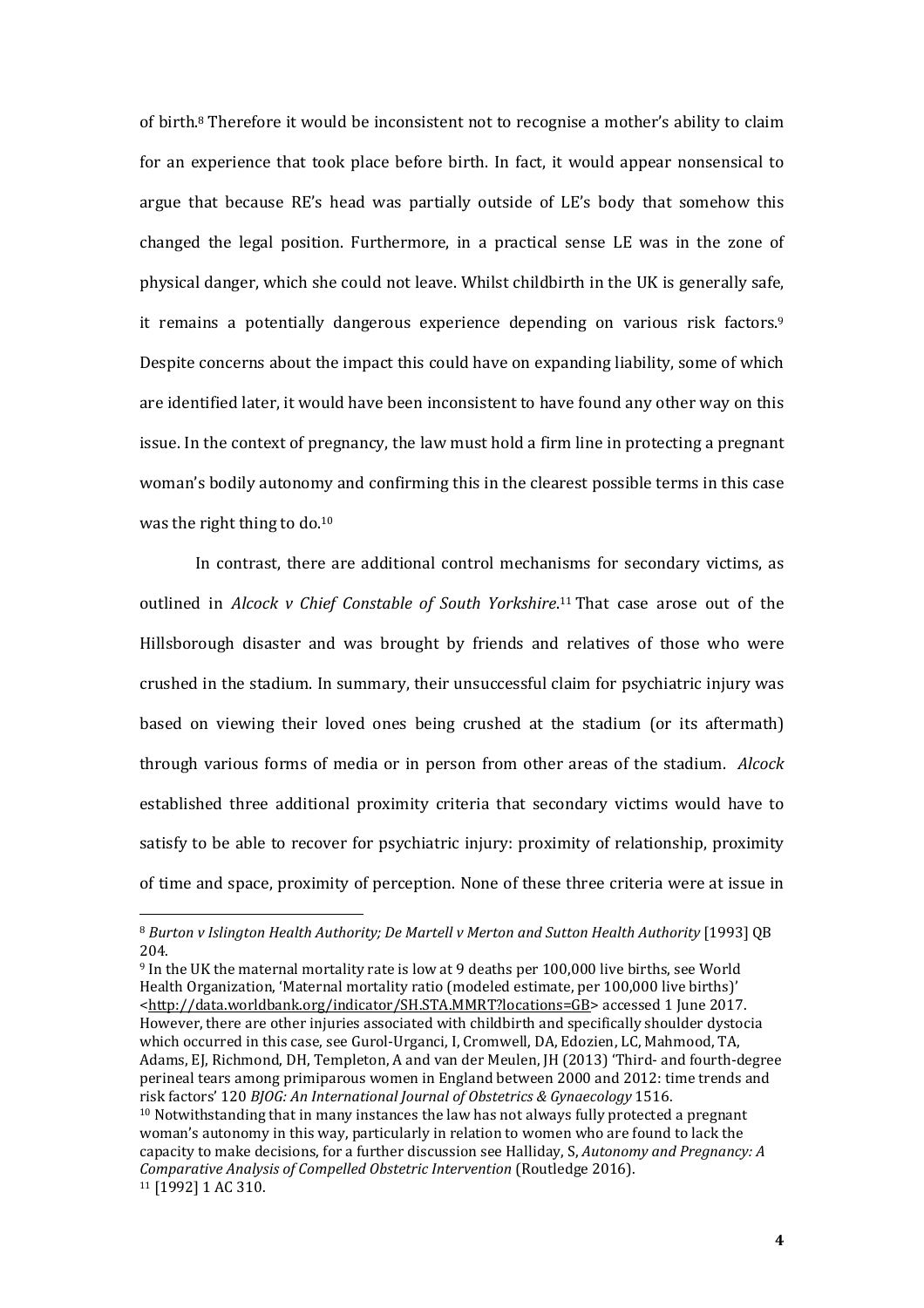the present case given that DE was in a close relationship with the victims (she was the mother and grandmother), she witnessed the scene of the event directly as it happened and she viewed it with her own senses. However, the difficulty for DE was in establishing the final criteria set down in *Alcock* – that the injury must be caused by a sudden, shocking event. Lord Ackner described this as 'the sudden appreciation by sight or sound of a horrifying event, which violently agitates the mind.'12 Therefore a shocking or horrifying event that is gradual in nature would not generally be sufficient to establish liability.

There is a line of clinical negligence cases where the shocking event requirement was in issue and which help to elucidate this area of law. It is clear from these cases that there are inconsistencies as to how the law is applied and to which scenarios, particularly in the clinical context. For example, in *North Glamorgan NHS Trust v Walters13* a mother successfully claimed damages for psychiatric injury suffered as a result of events leading to the death of her baby son. The Defendant Trust had failed to diagnose her son's acute hepatitis as a result of which he suffered a seizure witnessed by the mother. The sudden shocking event culminated in the mother agreeing to terminate life support and her baby son died in her arms. In *Walters* this event occurred over a 36 hour period yet was still treated as a sudden shocking event. In contrast, in *Liverpool Women's Hospital NHS Foundation Trust v Ronayne14* a 36 hour deterioration in the claimant's wife's condition following a hysterectomy was not treated as a sudden shocking event. Wider issues appeared to have been taken into account in *Ronayne*, for example it was said that the claimant should have known what to expect and that he knew his wife's life was in danger.15 To some extent this is understandable, as witnessing a loved one in hospital inevitably involves some degree of expectation of

<sup>12</sup> Ibid 401.

<sup>13</sup> [2002] EWCA Civ 1792.

<sup>14</sup> [2015] EWCA Civ 588.

 $15$  Ibid para. 37.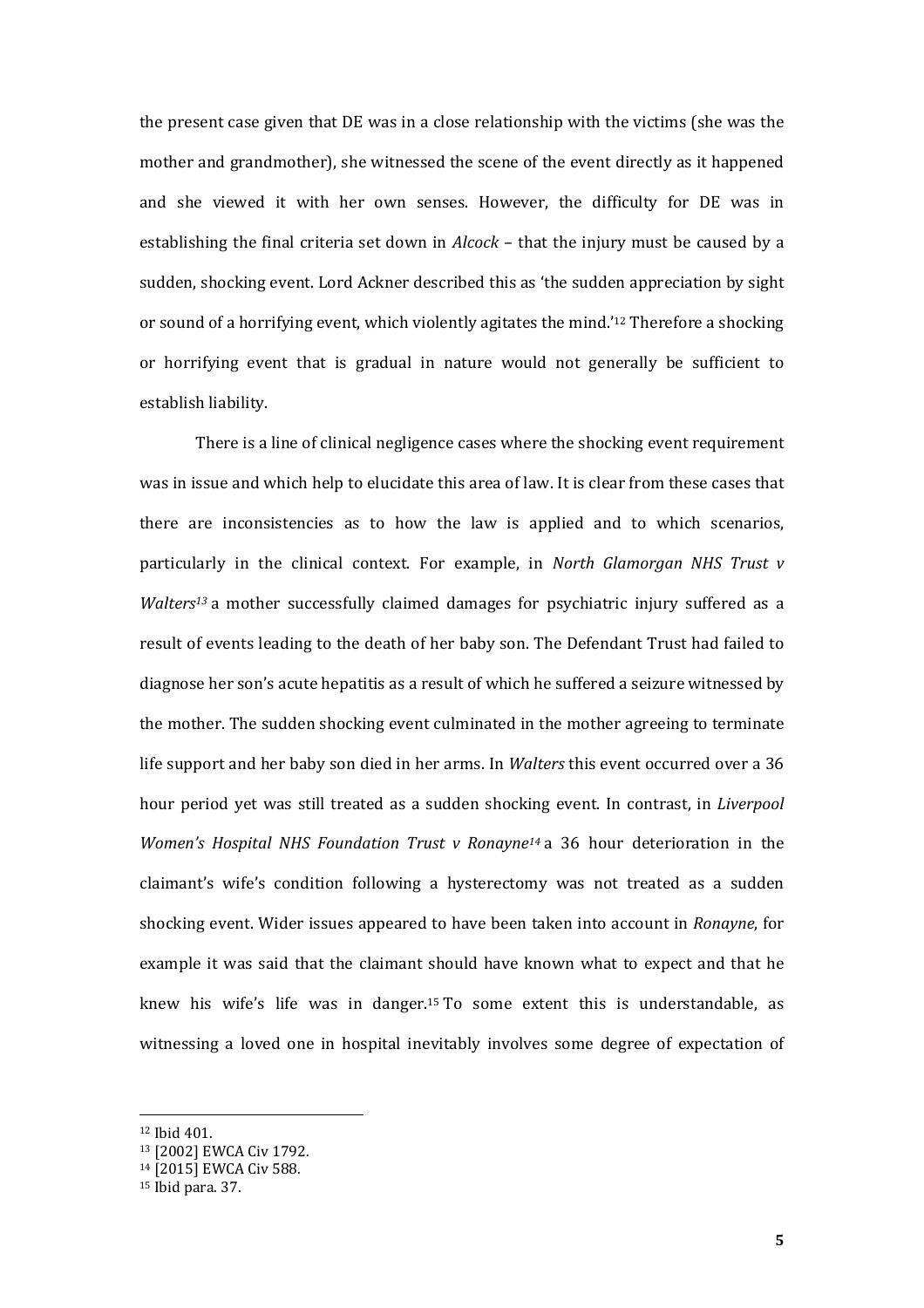stress. However, there appears from the case law to be little consistency as to how this requirement is applied, with time clearly not the determinative factor.

In the present case both LE and DE's claims were found to satisfy the sudden shocking event requirement. Despite finding that LE was a primary victim, Goss J also went on to consider whether she would satisfy the requirements for a claim as a secondary victim in the event that he was wrong in that conclusion. Focusing on the sudden shocking event requirement, he said in relation to LE that 'this was an outwardly shocking experience that was exceptional in nature and horrifying as judged by objective standards and by reference to persons of ordinary susceptibility'.16 DE's claim succeeded on the basis that 'her first-hand observation of the first 15 minutes of life' was the triggering event for the PTSD,<sup>17</sup> thereby focusing on the post-birth period. In relation to DE's claim there was very little separate analysis of how the sudden shocking event requirement applied to the birth itself.

The decision on this point could be criticised on the basis that childbirth is not a sudden event but takes place over an extended period of time. Even if the finding in relation to DE related to the post-birth observations of RE rather than the birth itself, again this was arguably still not sufficiently sudden given that the events leading up to it (i.e. the birth) lasted around 10 hours. However, it is important in these cases to focus on the key period in which the negligence occurred, which in this case lasted around one hour. If the midwives had responded differently within that period of time, the outcome would have been very different. In fact, the negligent delay in delivery was only a matter of 11 minutes. Therefore the arguably shocking element of the birth was appropriately found to be sudden, albeit that the overall experience may have lasted much longer.

# **BIRTH AS A SHOCKING EVENT?**

<sup>16</sup> Above, n 3 para. 47.

<sup>17</sup> Ibid para. 48.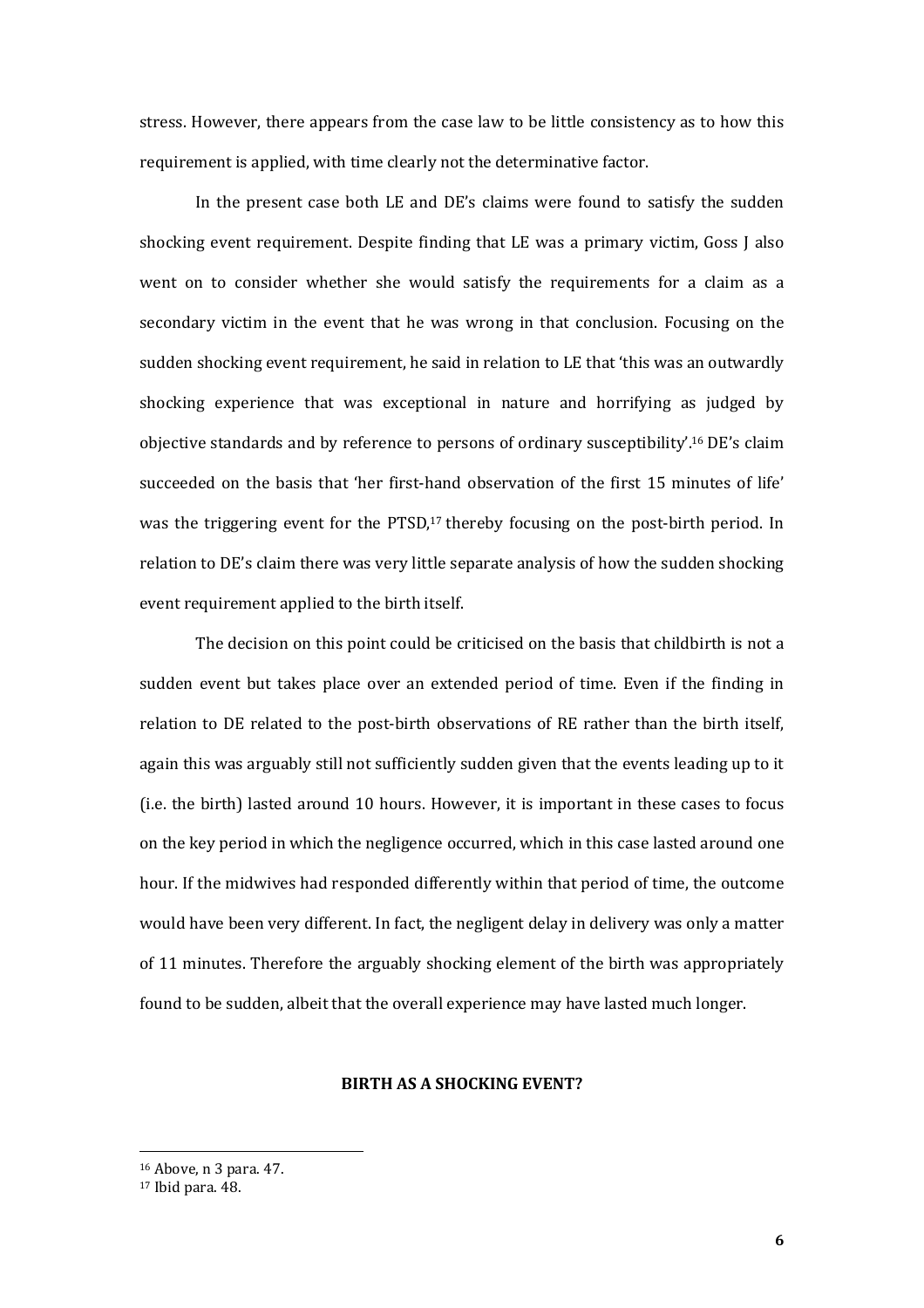One difficulty with this case arises in relation to the finding that the birth was a shocking event. Of course, childbirth is in many ways shocking: it often occurs over an extended period of time, sometimes a matter of days, it is usually extremely painful and it can involve the risk of death or serious bodily injury for both the woman and child. Childbirth is often presented through imagery of pain and distress, albeit accompanied by subsequent joy. Therefore it is perhaps unsurprising that childbirth was found to be a 'sufficiently sudden, shocking and objectively horrifying'18 event in this case.

However, despite the obvious dangers of childbirth, it is a still normal life experience, which the human species relies upon for its existence. Turning what is a normal and necessary life experience into a medically and legally recognised cause of psychiatric harm19 has potentially dangerous consequences in the way that we view childbirth, both from a legal and social perspective. Thus, as McGuinness states 'we must recognise how law's manipulation of women and their (potential) reproductive choices shapes social norms and expectations.'20 Similarly, when law frames childbirth as a sudden, shocking and horrifying event such that it can create psychiatric injury in others, it characterises childbirth as dangerous and abnormal.

Furthermore, the key difference between LE and DE's position was that DE could choose to leave if she found it too horrifying, LE could not; she was actively involved in the event and had to see it through. DE, whilst understandably wanting to provide support, ultimately did not have to be there if she found the events too shocking. Moreover, even if the birth was found, as in this case, to be sufficiently shocking, it would be so irrespective of the (failure of) medical intervention. Had LE given birth at home without any medical assistance, it is likely that a similar course of events would have unfolded given the size of her baby. Yet in those circumstances there would have

<sup>18</sup> Above, n 3 para. 48.

 $19$  For an interesting discussion of these issues see Ahuja, J (2015) 'Liability for psychological and psychiatric harm: the road to recovery' 23 *Medical law review* 27.

<sup>&</sup>lt;sup>20</sup> McGuinness, S, 'Legal commentary - giving birth, foetal subiectivity, and harm' in Smith. S and others (eds), *Ethical Judgments: Re-Writing Medical Law* (Hart 2016) 241.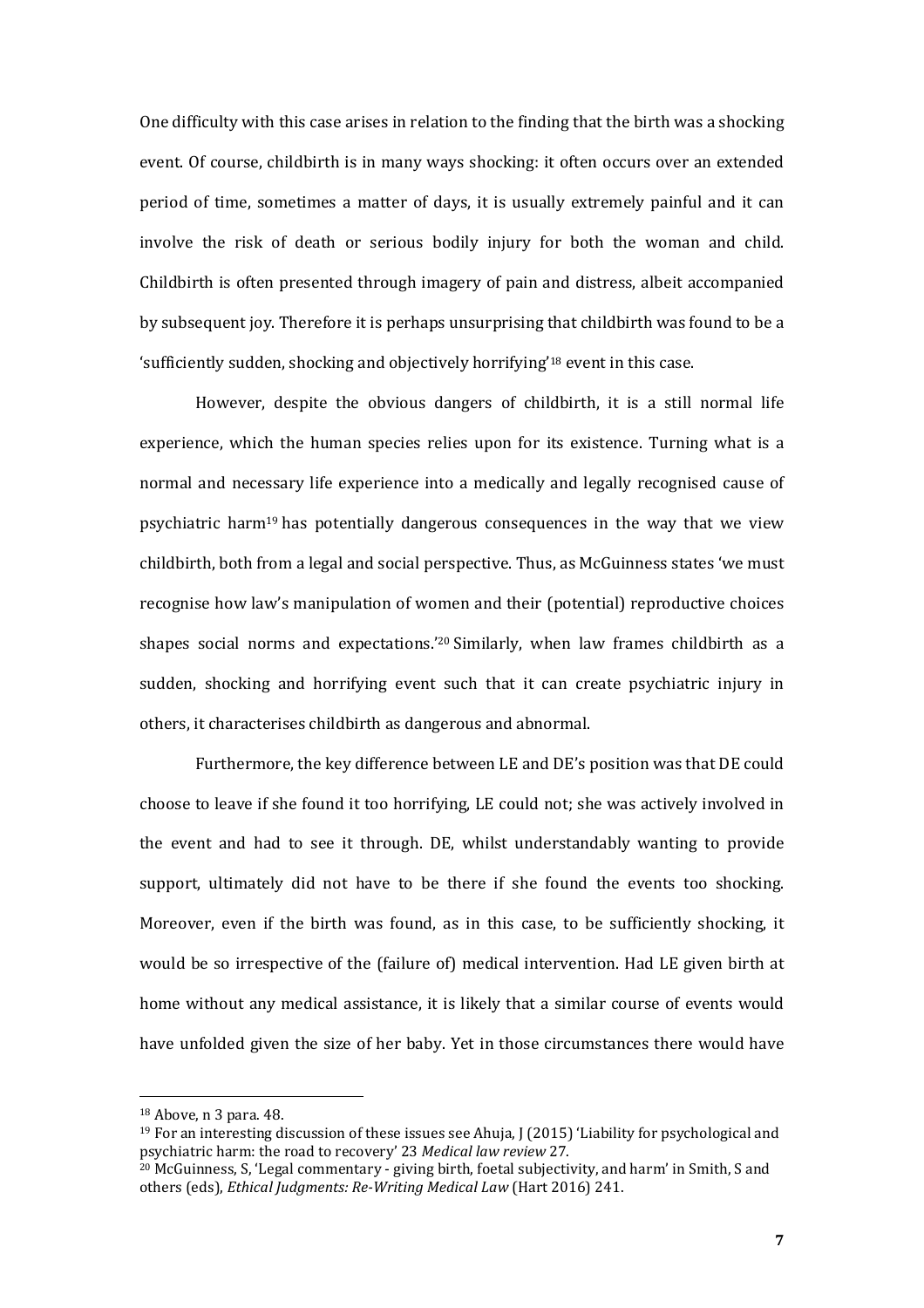been no professionals on whom to impose a duty of care, meaning that LE and DE would not have been able to recover for their, probably identical, injury. Should the fact that this 'sudden shocking event' occurred within a healthcare setting be sufficient to impose liability and change what was undoubtedly an extremely distressing experience into a legally recoverable one? The failure to act did not *cause* the sudden shocking event; it failed to prevent it. Of course once a healthcare professional is involved and negligently fails to take steps to avoid the unwanted outcome the law should step in to provide redress and therefore the judgment is evidently legally justifiable. However, whilst recovery in the individual case may seem fair, there is a symbolic risk that the decision articulates something harmful about how reproduction is viewed by law and society. Characterisations that frame childbirth as shocking and horrifying could have a wider impact on how pregnant women are treated in law and undermine the struggle to ensure a pregnant woman's autonomy is respected.

#### **IMPLICATIONS OF EXPANDING RECOVERY FOR PSYCHIATRIC INJURY**

Whilst the decision may be justifiable on legal principles, the implications of extending the scope of recovery for secondary victims must also be considered. In particular, the potential cost to the NHS, and therefore the public, could continue to grow as secondary victim claims for psychiatric injury rise. Burrows and Burrows state that *Ronayne* was a 'very rare example of a case in which a medical negligence claim for psychiatric illness by a secondary victim succeeded'.21 However, particularly given the finding in this case, it must be remembered that the fact there *are* cases where claims for psychiatric injury have been successful will impact upon the out of court settlement of the many other cases that do not reach trial 22

<sup>21</sup> Above, n 1 281.

 $22$  This is because so few clinical negligence cases (and civil law cases generally) reach trial, see A Ritchie QC, 'Summary of the Personal Injury and Clinical Negligence Claims Market in England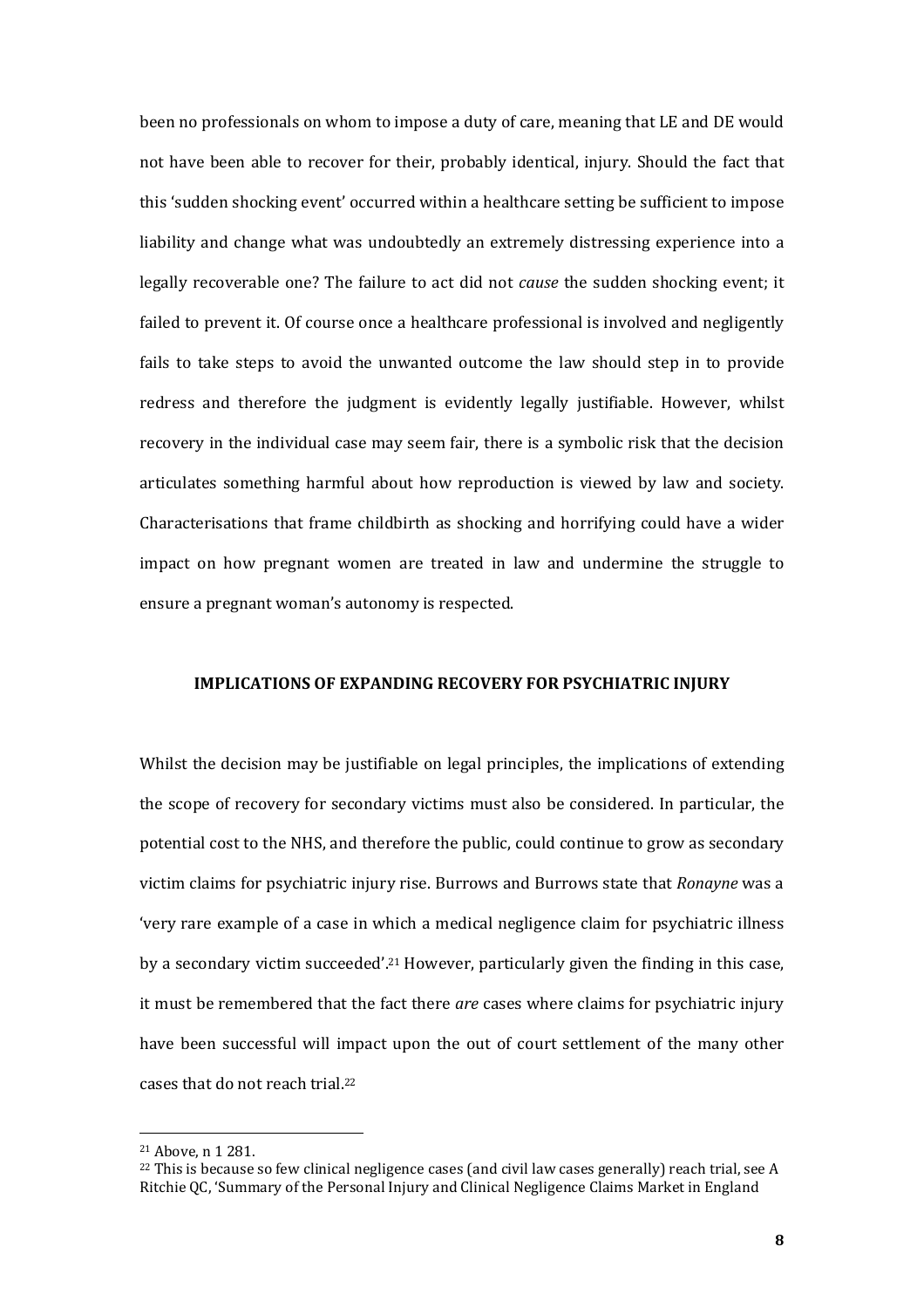Furthermore, clinical negligence litigation costs and settlement awards are growing as data from NHS Resolution confirms. Over £1.1 billion worth of clinical negligence payments were made in 2012/13 followed by a slight drop for two years, rising to a peak of over £1.3 billion in the  $2015/16$  financial year.<sup>23</sup> Furthermore, as at 31 March 2016, an estimate of potential clinical negligence liabilities stood at £56 billion.<sup>24</sup> As a society we have to consider how best to allocate scarce healthcare resources. That is not strictly a legal question and therefore the courts should not be criticised for decisions that expand liability. However, for those with a wider interest in the healthcare context of the UK, the political dimension of this decision should not be ignored. Following the Court of Appeal's rejection of the claimant's claim for psychiatric injury in *Ronayne*, the lawyer representing the Trust said:<sup>25</sup>

To have allowed recovery in this case, would be to allow recovery for almost any person who developed a psychiatric disorder after witnessing their loved ones in a hospital setting following treatment for clinical negligence. Such a wide ambit for recovery would significantly increase the NHS's liability for clinical negligence claims.

This case raises important questions that need to be asked in light of well-publicised financial constraints on the NHS. These difficult birth injury cases usually only turn on a matter of minutes where difficult judgements are made under high-pressure circumstances. Of course healthcare professionals should be and are trained to deal with

and Wales July 2015'

<sup>&</sup>lt;http://www.9goughsquare.co.uk/uploadedFiles/CN&PIMarketReview2015AR.pdf> accessed 5 June 2017. Also see NHS Litigation Authority, 'Annual report and accounts 2015/16'

<sup>&</sup>lt;http://www.nhsla.com/AboutUs/Documents/NHS\_Litigation\_Authority\_Annual\_Report\_and\_Ac counts\_2015-2016.pdf> accessed 5 June 2017.

<sup>23</sup> The NHS Litigation Authority, 'Factsheet 2: financial information – 2015-16'

<sup>&</sup>lt;http://www.nhsla.com/currentactivity/Documents/NHS%20LA%20Factsheet%202%20-

<sup>%20</sup>financial%20information%20-%202015-16.pdf > accessed 1 June 2017.

<sup>24</sup> Ibid.

<sup>25</sup> Miller, J (2015) '"Michelin Man" case deflates' 165 *New Law Journal* 4.